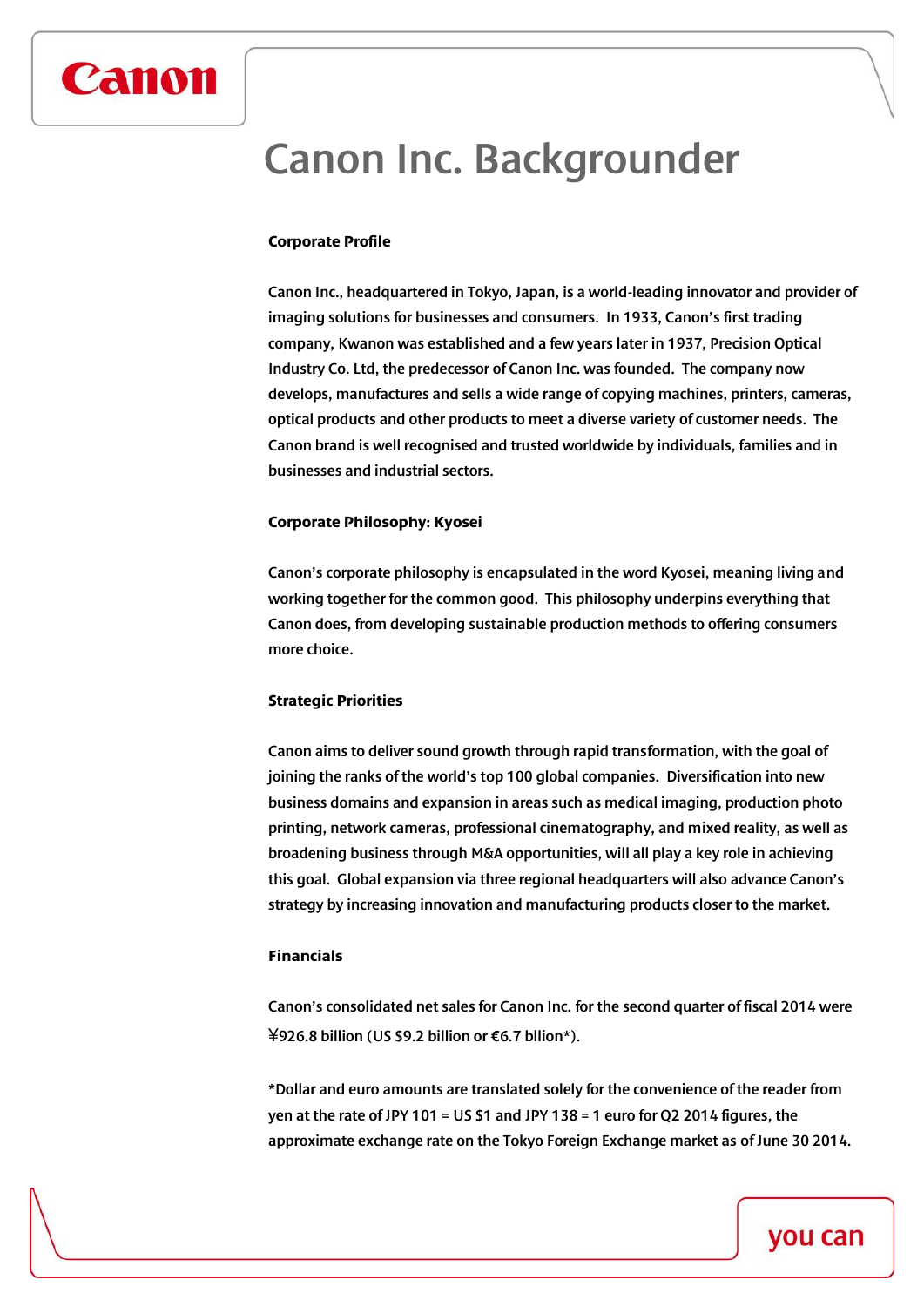# Canon

#### **Company Structure**

Canon believes that key to its continued success is the establishment of distinct development, manufacturing and sales operations in each global region.

With approximately 194,000 employees worldwide, Canon has manufacturing and marketing subsidiaries in Japan, the Americas, Europe, Asia and Oceania; and a global R&D network with companies based in the United States, Europe, Asia and Australia.

### **Main Activities of the Canon Group**

| <b>Operations</b>               | <b>Main Products</b>                        |
|---------------------------------|---------------------------------------------|
| <b>Office Business Unit</b>     | <b>Office Network Digital Multifunction</b> |
|                                 | Devices (MFDs),                             |
|                                 | <b>Color Network Digital MFDs,</b>          |
|                                 | Personal-use Network Digital MFDs,          |
|                                 | <b>Office Copying Machines,</b>             |
|                                 | <b>Full-color Copying Machines,</b>         |
|                                 | Personal-use Copying Machines,              |
|                                 | <b>Laser Printers</b>                       |
| <b>Production Printing Unit</b> | Large-Format Inkjet Printers,               |
|                                 | <b>Digital Production Printer</b>           |
| <b>Consumer Business Unit</b>   | <b>Digital SLR Cameras,</b>                 |
|                                 | <b>Compact Digital Cameras,</b>             |
|                                 | Interchangeable Lenses,                     |
|                                 | Digital Video Camcorders,                   |
|                                 | <b>Inkjet Multifunction Printers,</b>       |
|                                 | <b>Single Function Inkjet Printers,</b>     |
|                                 | Image Scanners,                             |
|                                 | <b>Broadcast Equipment,</b>                 |
|                                 | Calculator                                  |
| <b>Industry and Others</b>      | Semiconductor Lithography Equipment,        |
| <b>Business Unit</b>            | <b>LCD Lithography Equipment,</b>           |
|                                 | <b>Medical Image Recording Equipment,</b>   |
|                                 | <b>Ophthalmic Products,</b>                 |
|                                 | <b>Magnetic Heads,</b>                      |
|                                 | Micromotors,                                |
|                                 | Computers,                                  |
|                                 | <b>Handy Terminals,</b>                     |
|                                 | <b>Document Scanner</b>                     |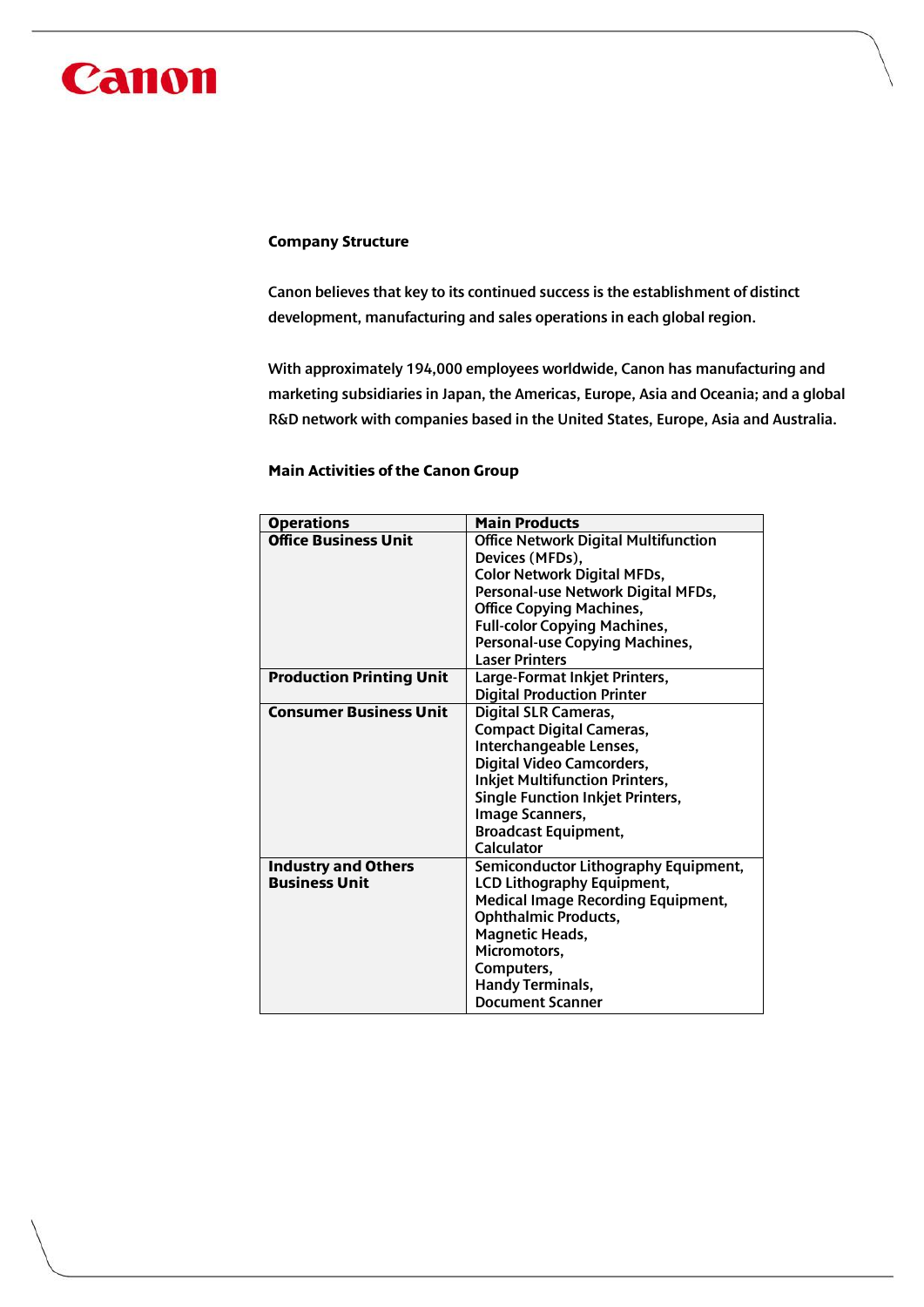# Canon

#### **Manufacturing & Production**

Canon's production processes are constantly evolving as part of its quest to deliver higher quality products to the customer in a timely manner. Through such reforms as cell production and automated production, Canon aims for production system innovation at every stage in the process – procurement, production, and distribution. Canon also works to make a positive impact on the environment by purchasing environmentally responsible parts and materials and through efficient distribution.

The Toride Plant, established in 1961, is responsible for the manufacture of office imaging products for Canon, using the company's unique cell production system, introduced approximately 14 years ago.

The cell production system, which eliminates conveyor belt processes, sees small teams of workers, or cells, assemble products from start to finish. The number of operations each worker performs is based on individual skill levels. This production method has helped to substantially increase production efficiency and also allows flexibility in production volumes.

## **R&D and Technology**

Canon is committed to the pursuit of cutting-edge R&D as a vital means to deliver unique, proprietary products. In fiscal 2013, the Company invested ¥306.3 billion in R&D, accounting for more than 8% of sales. In 2013, the Company was granted 3,825 patents\* in the United States, placing it third among all corporations. This marked the 28<sup>th</sup> consecutive year Canon has ranked among the top five U.S. patent recipients.

Canon's five unique imaging engines drive the technology behind all of Canon's current products and were created by integrating a series of technologies developed throughout Canon's history:

- Image Capture Engine High resolution and high image quality for lens, sensor and image processing technologies
- Electrophotography Engine Electrophotography technology is at the heart of laser beam printers and copying machines that have been rated as the best in the world